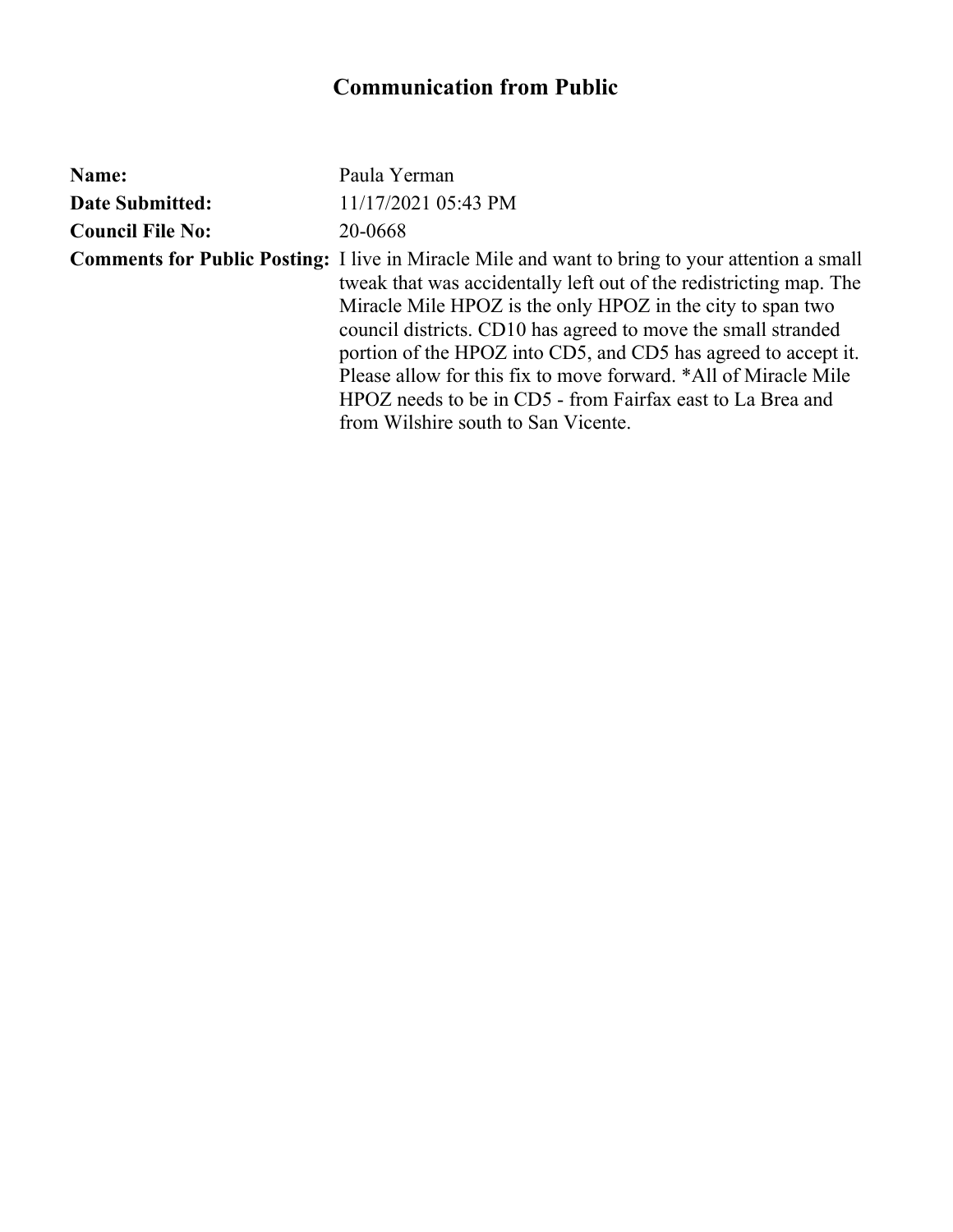| Name:                   | Kari Garcia                                                                                                                                                                                                                                                                                                                                                                                                                                                                                                                                                                                                |
|-------------------------|------------------------------------------------------------------------------------------------------------------------------------------------------------------------------------------------------------------------------------------------------------------------------------------------------------------------------------------------------------------------------------------------------------------------------------------------------------------------------------------------------------------------------------------------------------------------------------------------------------|
| <b>Date Submitted:</b>  | 11/17/2021 05:44 PM                                                                                                                                                                                                                                                                                                                                                                                                                                                                                                                                                                                        |
| <b>Council File No:</b> | 20-0668                                                                                                                                                                                                                                                                                                                                                                                                                                                                                                                                                                                                    |
|                         | <b>Comments for Public Posting:</b> I live in Miracle Mile and want to bring to your attention a small<br>tweak that was accidentally left out of the redistricting map. The<br>Miracle Mile HPOZ is the only HPOZ in the city to span two<br>council districts. CD10 has agreed to move the small stranded<br>portion of the HPOZ into CD5, and CD5 has agreed to accept it.<br>Please allow for this fix to move forward. *All of Miracle Mile<br>HPOZ needs to be in CD5 - from Fairfax east to La Brea and<br>from Wilshire south to San Vicente. Thank you, Kari Garcia 1025<br>South Dunsmuir Avenue |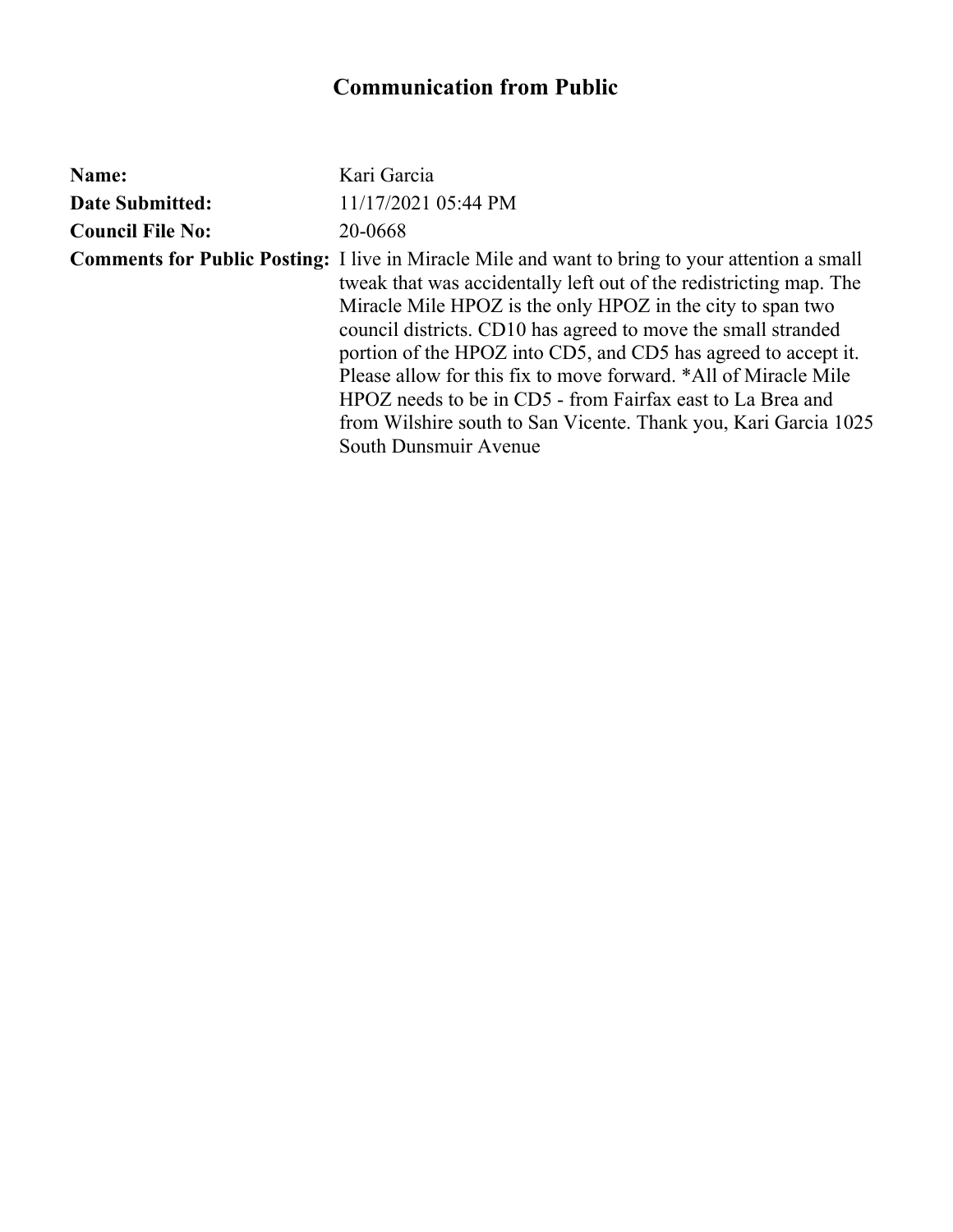| Name:                   | <b>FORREST HONG</b>                                                                                                                                                                                                                                                                                                                                                                                                                                                                                                                                                                                                                                                  |
|-------------------------|----------------------------------------------------------------------------------------------------------------------------------------------------------------------------------------------------------------------------------------------------------------------------------------------------------------------------------------------------------------------------------------------------------------------------------------------------------------------------------------------------------------------------------------------------------------------------------------------------------------------------------------------------------------------|
| <b>Date Submitted:</b>  | 11/17/2021 05:45 PM                                                                                                                                                                                                                                                                                                                                                                                                                                                                                                                                                                                                                                                  |
| <b>Council File No:</b> | 20-0668                                                                                                                                                                                                                                                                                                                                                                                                                                                                                                                                                                                                                                                              |
|                         | <b>Comments for Public Posting:</b> I live in Miracle Mile and am commenting about a small tweak<br>that was accidentally left out of the recent redistricting map. The<br>Miracle Mile HPOZ is the only HPOZ in the city to span two<br>council districts. CD10 and CD5. I live in CD 10 and believe that<br>my little area of CD 10 would be better served if we were a part of<br>the Mircle Mile HPOZ that is represented by CD 5. We have<br>requested to be included in the CD 5 area represented by Council<br>Member Paul Koretz and he has agreed to move our small<br>stranded portion of the HPOZ into CD5. Please allow for this fix<br>to move forward. |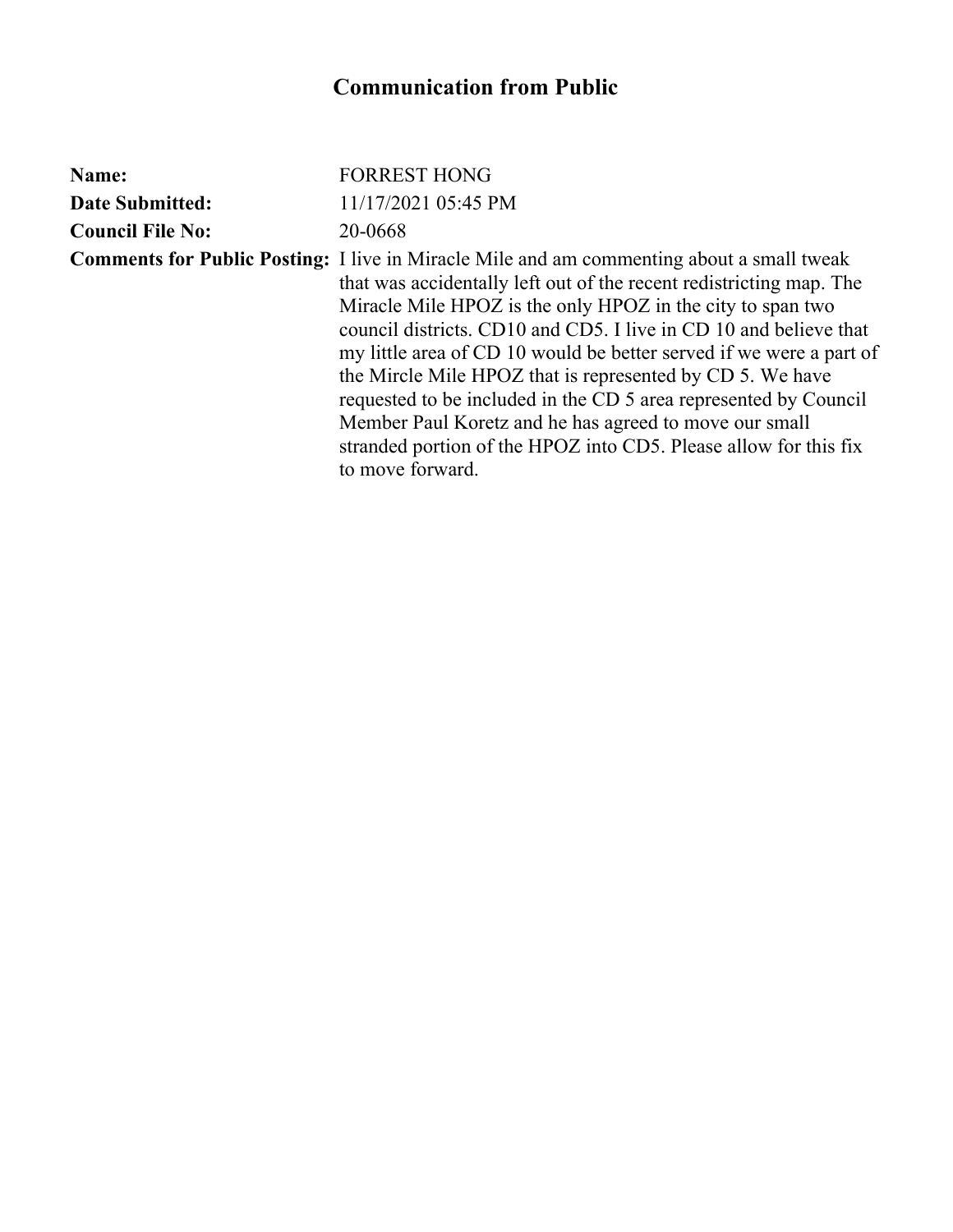| Name:                   | Rachel Maya                                                                                                                                                                                                                                                                                                                                                                                                                                                                                                                                                                                |
|-------------------------|--------------------------------------------------------------------------------------------------------------------------------------------------------------------------------------------------------------------------------------------------------------------------------------------------------------------------------------------------------------------------------------------------------------------------------------------------------------------------------------------------------------------------------------------------------------------------------------------|
| <b>Date Submitted:</b>  | 11/17/2021 06:18 PM                                                                                                                                                                                                                                                                                                                                                                                                                                                                                                                                                                        |
| <b>Council File No:</b> | 20-0668                                                                                                                                                                                                                                                                                                                                                                                                                                                                                                                                                                                    |
|                         | <b>Comments for Public Posting:</b> I live in Miracle Mile and want to bring to your attention a small<br>tweak that was accidentally left out of the redistricting map. The<br>Miracle Mile HPOZ is the only HPOZ in the city to span two<br>council districts. CD10 has agreed to move the small stranded<br>portion of the HPOZ into CD5, and CD5 has agreed to accept it.<br>Please allow for this fix to move forward. *All of Miracle Mile<br>HPOZ needs to be in CD5 - from Fairfax east to La Brea and<br>from Wilshire south to San Vicente. Thank you, Rachel Maya and<br>Family |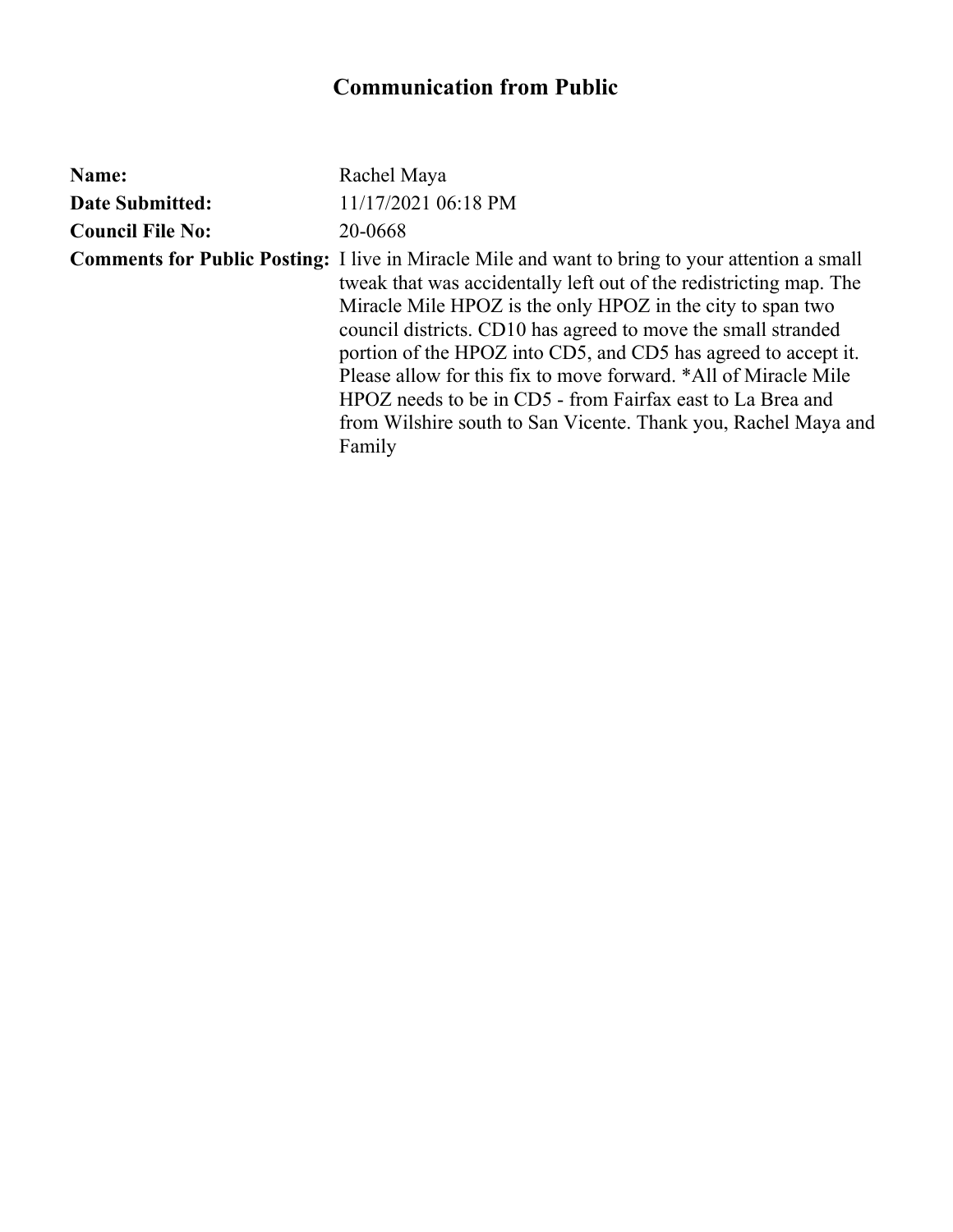| Name:                   | Paula Yerman                                                                                                                                                                                                                                                                                                                                                                                                 |
|-------------------------|--------------------------------------------------------------------------------------------------------------------------------------------------------------------------------------------------------------------------------------------------------------------------------------------------------------------------------------------------------------------------------------------------------------|
| <b>Date Submitted:</b>  | 11/17/2021 04:28 PM                                                                                                                                                                                                                                                                                                                                                                                          |
| <b>Council File No:</b> | 20-0668                                                                                                                                                                                                                                                                                                                                                                                                      |
|                         | <b>Comments for Public Posting:</b> I live in Miracle Mile and am calling about a small tweak that was<br>accidentally left out of the redistricting map. The Miracle Mile<br>HPOZ is the only HPOZ in the city to span two council districts.<br>CD10 has agreed to move the small stranded portion of the HPOZ<br>into CD5, and CD5 has agreed to accept it. Please allow for this<br>fix to move forward. |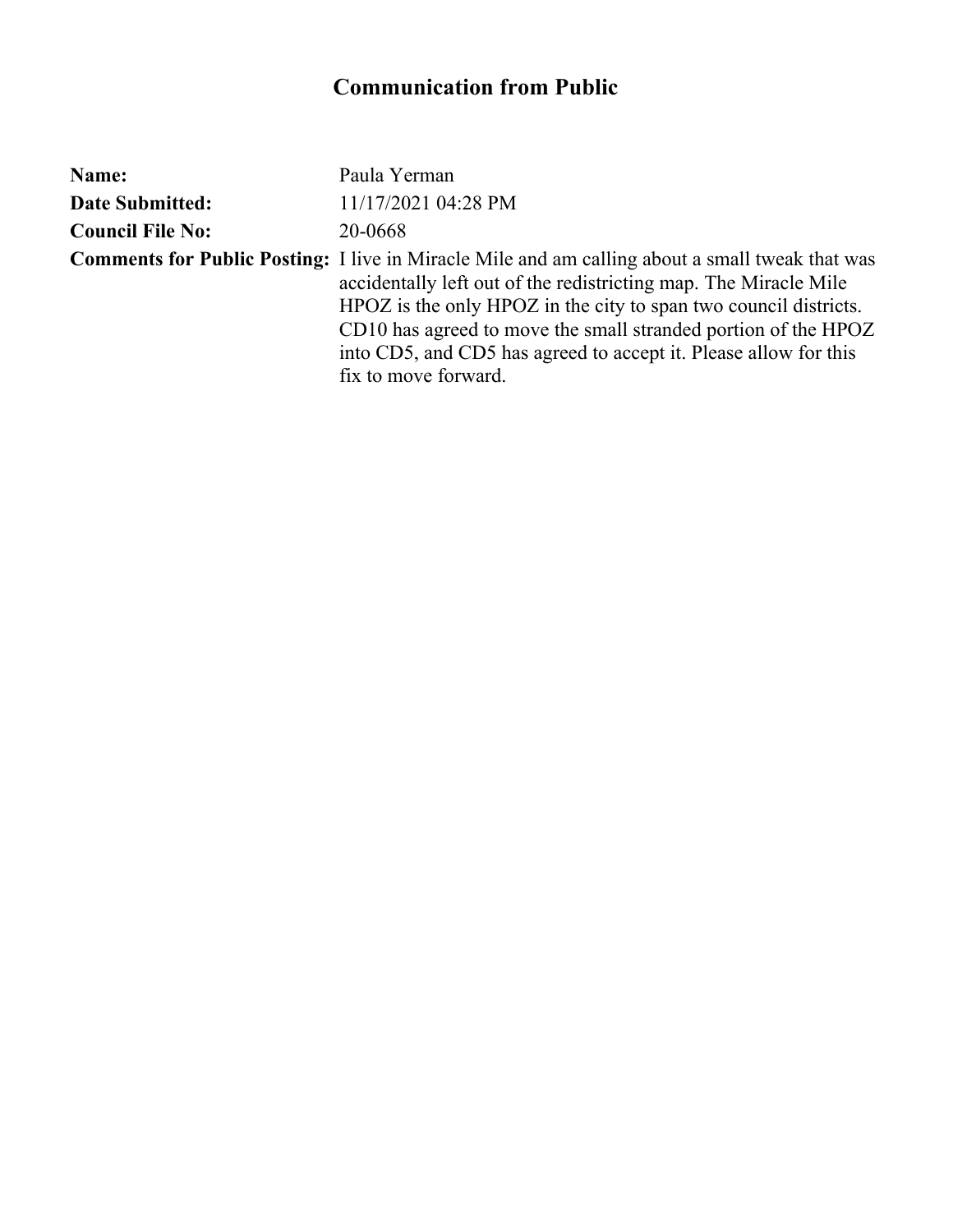| Name:                   | Joe Steins                                                                                                                                                                                                                                                                                                                                                                                                                                                                                                                                                                                                                         |
|-------------------------|------------------------------------------------------------------------------------------------------------------------------------------------------------------------------------------------------------------------------------------------------------------------------------------------------------------------------------------------------------------------------------------------------------------------------------------------------------------------------------------------------------------------------------------------------------------------------------------------------------------------------------|
| <b>Date Submitted:</b>  | 11/17/2021 06:50 PM                                                                                                                                                                                                                                                                                                                                                                                                                                                                                                                                                                                                                |
| <b>Council File No:</b> | 20-0668                                                                                                                                                                                                                                                                                                                                                                                                                                                                                                                                                                                                                            |
|                         | <b>Comments for Public Posting:</b> 11//17/21 I have lived in the Miracle Mile for 51 years. I want to<br>bring to your attention a small tweak that was accidentally left out<br>of the redistricting map. The Miracle Mile HPOZ is the only<br>HPOZ in the city to span two council districts. CD10 has agreed<br>to move the small stranded portion of the HPOZ into CD5, and<br>CD5 has agreed to accept it. Please allow for this fix to move<br>forward. *All of Miracle Mile HPOZ needs to be in CD5 - from<br>Fairfax east to La Brea and from Wilshire south to San Vicente.<br>Thank you for your assistance. Joe Steins |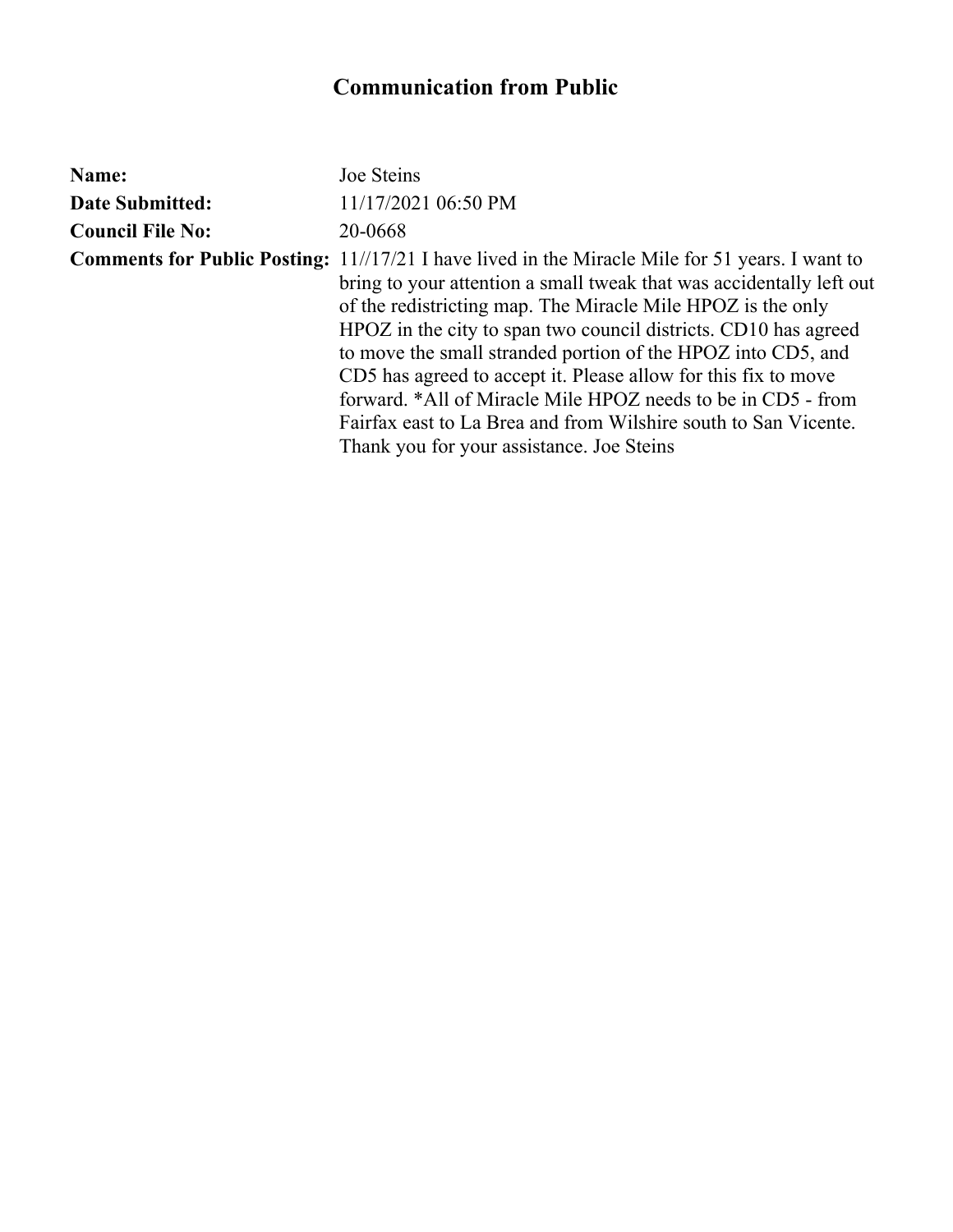| Name:                   | Bapa Rao Kotcherlakota                                                                                                                                                                                                                                                                                                                                                                                                                                                                                                                                                                                                                                                                                            |
|-------------------------|-------------------------------------------------------------------------------------------------------------------------------------------------------------------------------------------------------------------------------------------------------------------------------------------------------------------------------------------------------------------------------------------------------------------------------------------------------------------------------------------------------------------------------------------------------------------------------------------------------------------------------------------------------------------------------------------------------------------|
| <b>Date Submitted:</b>  | 11/17/2021 07:11 PM                                                                                                                                                                                                                                                                                                                                                                                                                                                                                                                                                                                                                                                                                               |
| <b>Council File No:</b> | 20-0668                                                                                                                                                                                                                                                                                                                                                                                                                                                                                                                                                                                                                                                                                                           |
|                         | <b>Comments for Public Posting:</b> I live on Redondo Blvd between La Brea and Edgewood. My<br>home falls under the Miracle Mile HPOZ. I want to bring to your<br>attention a small tweak that was accidentally left out of the<br>redistricting map. The Miracle Mile HPOZ is the only HPOZ in<br>the city to span two council districts. CD10 has agreed to move<br>the small stranded portion of the HPOZ into CD5, and CD5 has<br>agreed to accept it. Please allow for this fix to move forward. *All<br>of Miracle Mile HPOZ needs to be in CD5 - from Fairfax east to<br>La Brea and from Wilshire south to San Vicente. Thank you,<br>Bapa Rao Kotcherlakota 1044 S Redondo Blvd Los Angeles, CA<br>90019 |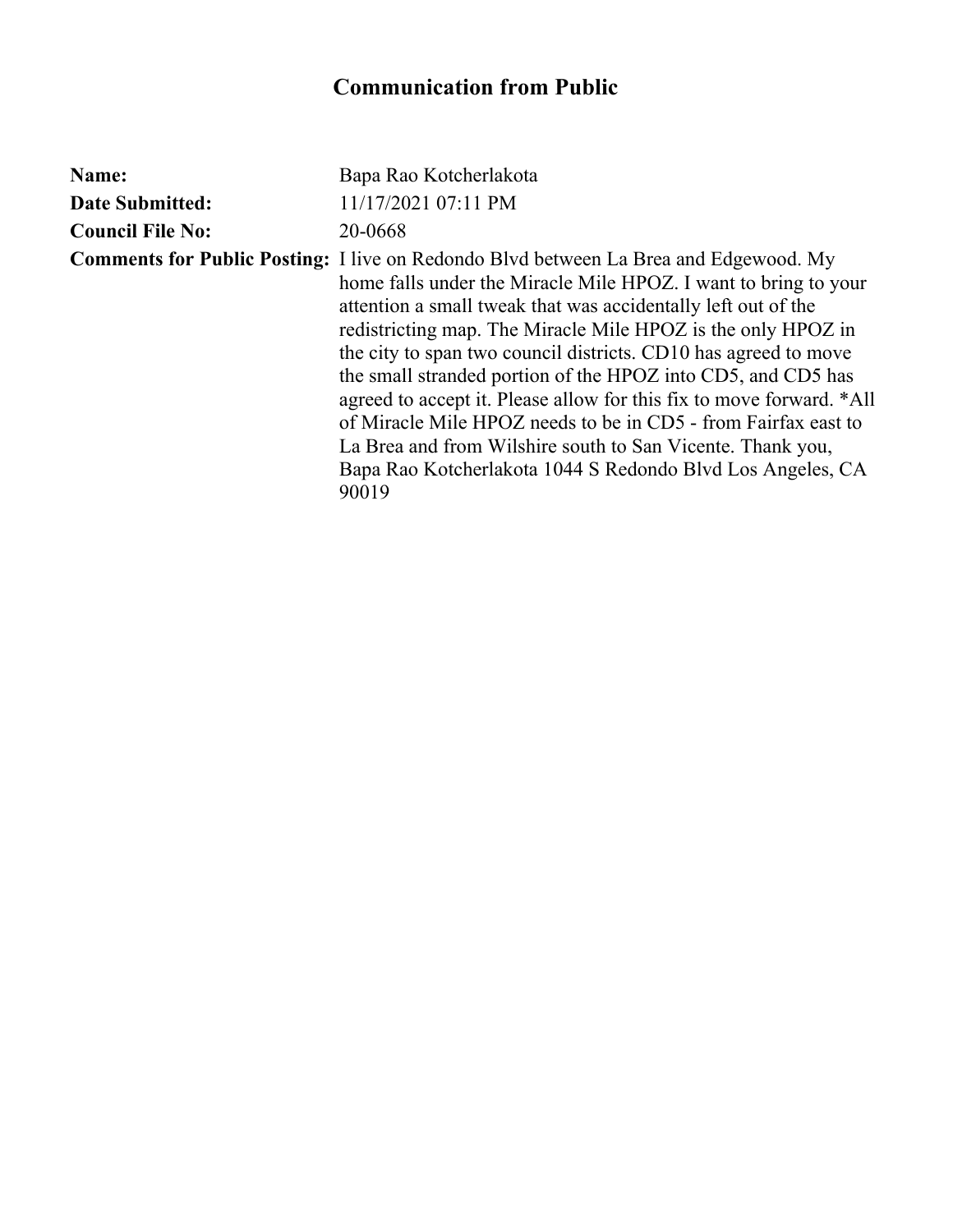| Name:                   | Donna Benton                                                                                                                                                                                                                                                                                                                                                                                                                                                                                                                                                                                                                                                                                                                               |
|-------------------------|--------------------------------------------------------------------------------------------------------------------------------------------------------------------------------------------------------------------------------------------------------------------------------------------------------------------------------------------------------------------------------------------------------------------------------------------------------------------------------------------------------------------------------------------------------------------------------------------------------------------------------------------------------------------------------------------------------------------------------------------|
| <b>Date Submitted:</b>  | 11/17/2021 07:11 PM                                                                                                                                                                                                                                                                                                                                                                                                                                                                                                                                                                                                                                                                                                                        |
| <b>Council File No:</b> | 20-0668                                                                                                                                                                                                                                                                                                                                                                                                                                                                                                                                                                                                                                                                                                                                    |
|                         | <b>Comments for Public Posting:</b> I live in Miracle Mile on Redondo the "hanging chad" part of<br>CD10 that is part of the CD 5 Miracle Mile HPOZ. I want to bring<br>to your attention a small tweak that was accidentally left out of the<br>redistricting map. The Miracle Mile HPOZ is the only HPOZ in<br>the city to span two council districts. CD10 has agreed to move<br>the small stranded portion of the HPOZ into CD5, and CD5 has<br>agreed to accept it. Please allow for this fix to move forward. *All<br>of Miracle Mile HPOZ needs to be in CD5 - from Fairfax east to<br>La Brea and from Wilshire south to San Vicente. Thank you,<br>DONNA BENTON 1044 s. Redondo blvd President of Redondo<br>Edgewood block club. |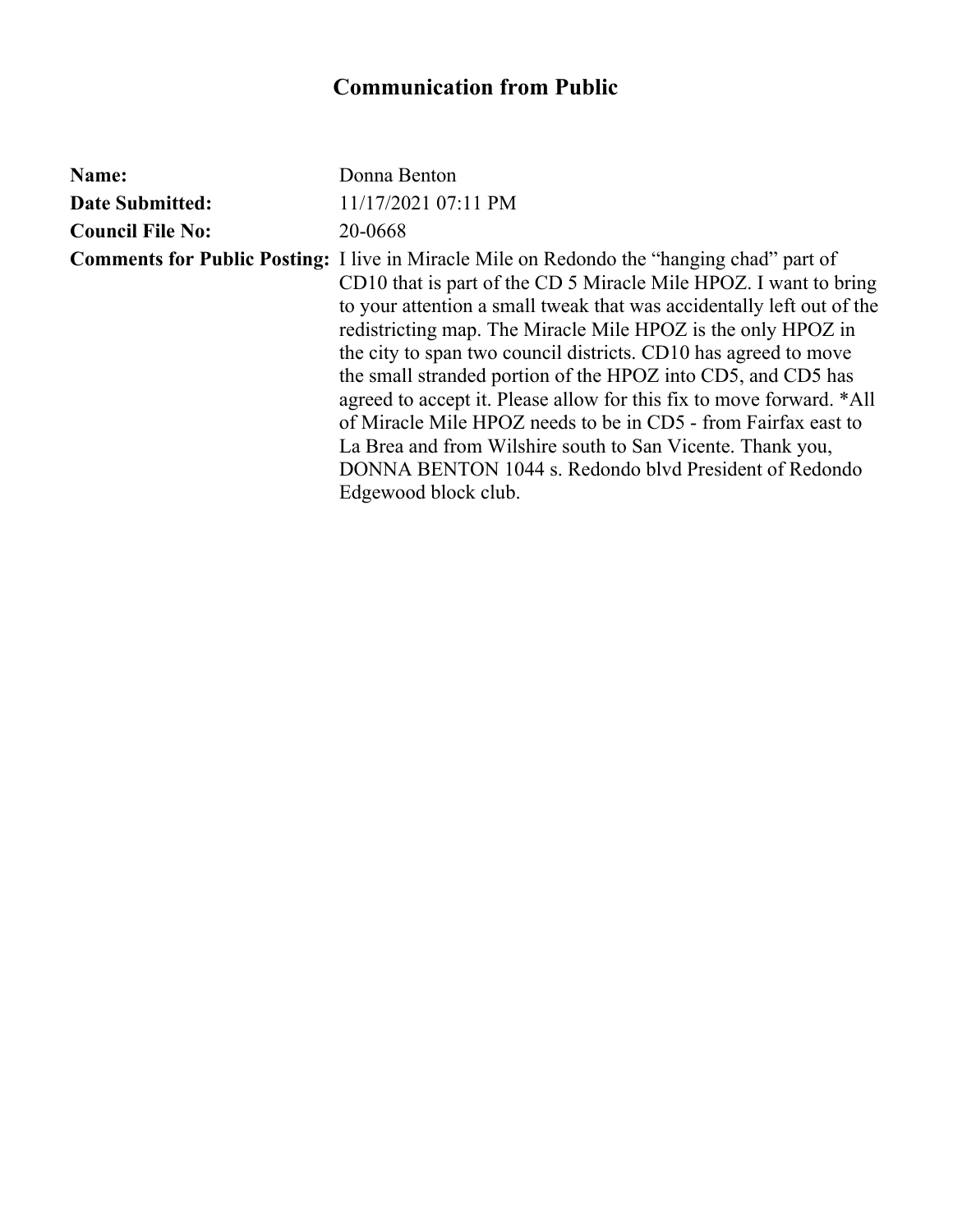| Name:                   | Ginger campbell                                                                                                                                                                                                                                                                                                                                                                                                                                                                                                                                                                                                                                |
|-------------------------|------------------------------------------------------------------------------------------------------------------------------------------------------------------------------------------------------------------------------------------------------------------------------------------------------------------------------------------------------------------------------------------------------------------------------------------------------------------------------------------------------------------------------------------------------------------------------------------------------------------------------------------------|
| <b>Date Submitted:</b>  | 11/17/2021 07:38 PM                                                                                                                                                                                                                                                                                                                                                                                                                                                                                                                                                                                                                            |
| <b>Council File No:</b> | 20-0668                                                                                                                                                                                                                                                                                                                                                                                                                                                                                                                                                                                                                                        |
|                         | <b>Comments for Public Posting:</b> I live in Miracle Mile and want to bring to your attention a small<br>tweak that was accidentally left out of the redistricting map. The<br>Miracle Mile HPOZ is the only HPOZ in the city to span two<br>council districts. CD10 has agreed to move the small stranded<br>portion of the HPOZ into CD5, and CD5 has agreed to accept it.<br>Please allow for this fix to move forward. *All of Miracle Mile<br>HPOZ needs to be in CD5 - from Fairfax east to La Brea and<br>from Wilshire south to San Vicente. Thank you, Mary-Lynn<br>"Ginger" Campbell 1244 S. Orange Drive Los Angeles, CA.<br>90019 |